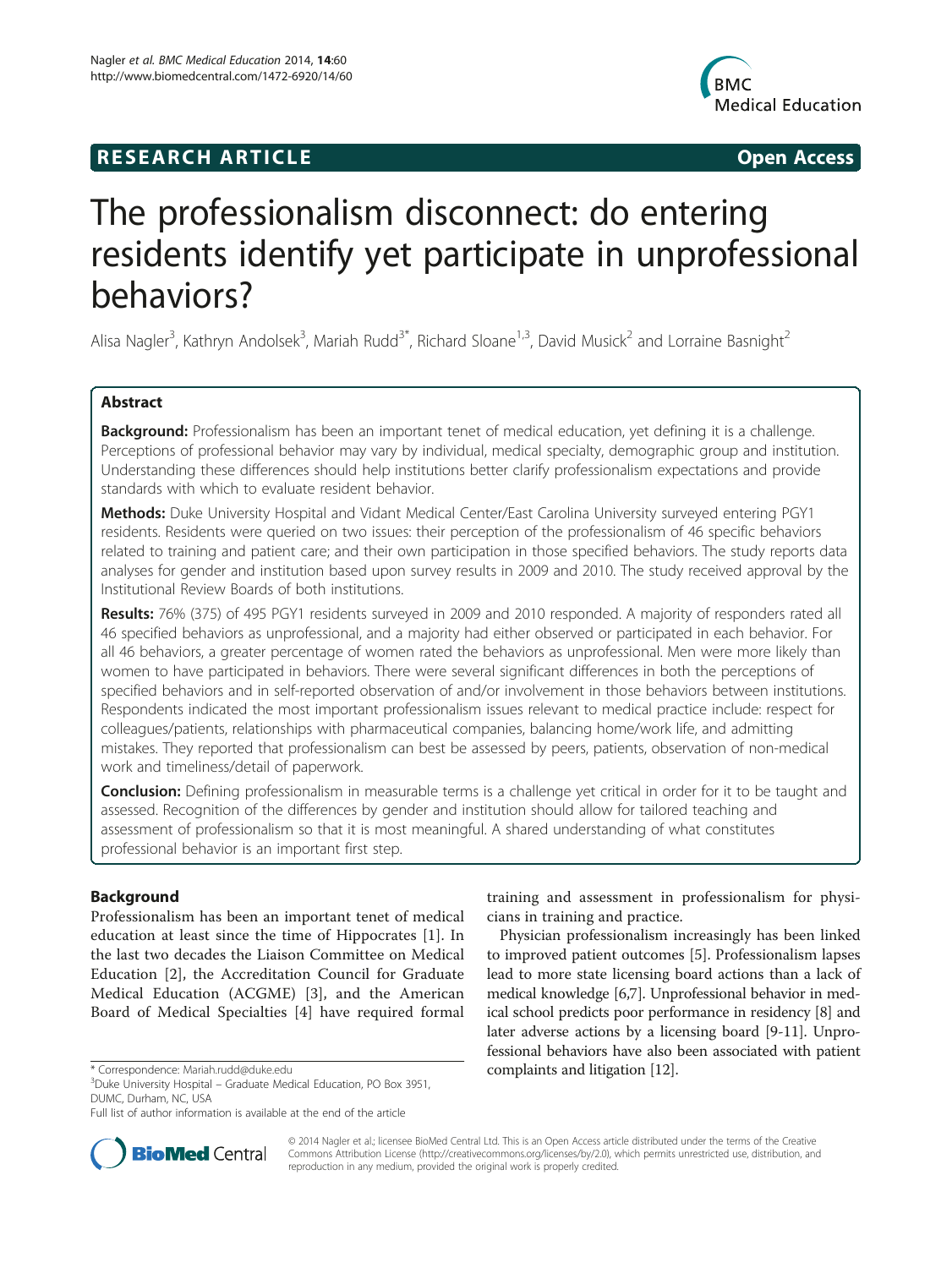Conversely, residents with higher scores on professionalism demonstrate higher in -service training examination and mini-CEX (clinical evaluation exercise) scores, are more likely to complete administrative tasks and are less likely to receive official "warnings" or "probationary status" during their formal training [\[13](#page-11-0)].

Defining professionalism in precise terms has not been easy [\[14](#page-11-0)]. At present, there are over 200 curricular resources on this topic on the MedEdPortal database offered by the Association of American Medical Colleges. It is evident that many groups have attempted to understand and define professionalism issues related to patient care. This has resulted in a diverse pool of professionalism definitions and standards [[14-16](#page-11-0)]. Most definitions emphasize three general components: the integrity of the individual physician; the ability to conduct appropriate relationships with patients within the context of patient care; and the obligations of physicians to address larger social issues within which care delivery happens and is impacted. Given the emphasis on this topic over the past decade and the abundant available resources that address it, it seems intuitive that learners bring with them subjective perceptions of what constitutes professional behavior. For physicians in training, it seems apparent that definitions of professionalism may vary by individual, demographic, and/or generation. And, the definitions and interpretations of "good professional behavior" offered by medical students and resident physicians in training may also differ from those of their teachers and institutions.

Can professionalism be taught during physician training? The evidence is mixed. Didactic presentations alone are recognized as insufficient to adequately teach professionalism [[17\]](#page-11-0). Professional values are less likely to be taught in formal settings compared with informal ones, when attending physicians are present and provide role modeling of professional behaviors [\[18](#page-11-0)]. The powerful influence of the "hidden curriculum" may be more impactful than formal teaching [[19\]](#page-11-0). And, regarding assessment, there are gaps between how students self-assess their professional behaviors and how that behavior is assessed by their supervising faculty [[20\]](#page-11-0). A confounding factor may be the potential disconnect between the perceived unprofessinalism of behaviors and participation in those same behaviors.

For the purposes of this project, the authors were interested in the commonly encountered, day-to-day professionalism issues within clinical practice and the influences on physician training which have been frequently characterized as the "hidden" or "informal" curriculum [\[21,22](#page-11-0)]. Cohen suggests professionalism "is a way of acting" [[23](#page-11-0)] or what Williams characterizes as the "humdrum day- in, day- out, everyday work that is the real satisfaction of the practice of medicine [[24](#page-11-0)]". These issues change with time.

Currently, phenomona such as the emergence of social media, duty hour restrictions and electronic medical records pose new challenges to healthcare and definitions and adherence to professionalism. How to identify and understand the professionalism challenges faced by physicians in training should help training institutions set clear expectations regarding professional conduct and provide standards to evaluate resident behavior.

The goal of this study was to identify entering first year resident physicians' (PGY1) perspectives on professionalism issues and their own behaviors that may contradict these perceptions. The findings are intended to inform professionalism teaching and assessment practices and to identify contemporary issues which may impact learners. In addition, we explored how the professionalism items varied by PGY1, gender and by institution. Brody School of Medicine at East Carolina University and the Vidant Medical Center are part of a regional health system (Vidant Health) which provides tertiary care, yet emphasizes primary care, comprehensive medical education and community-based health services to a 29-county region in eastern North Carolina. Duke University Hospital is a 924-bed academic tertiary and quaternary care facility located in Durham, North Carolina. Since its establishment in 1930, the hospital has grown from a small regional hospital to an academic medical center.

## Methods

Two sponsoring institutions, Duke University Hospital (DUH) and Vidant Medical Center/East Carolina University (VMC/ECU) surveyed entering first year residents (PGY1s) at the start of their Graduate Medical Education training in 2009 and 2010. At the time of the study, DUH had over 950 residents training in one of 77 ACGME programs, and 60 internally sponsored programs. VMC/ECU had 340 residents training in one of 28 ACGME programs, and 5 internally sponsored programs. We administered a survey which queried PGY1 residents on their perceptions of the professionalism of 46 specific behaviors related to training and patient care, and whether they had observed and/or participated in those behaviors. Demographic data were also collected. An existing survey which had been utilized in a similar fashion and meaningful results published in the medical education literature was modified with permission of the authors [\[25\]](#page-11-0). The survey included behaviors addressing professionalism (some of which have been addressed in other studies) to capture what the PIs, through literature and observation, identified as timely and critical to physician training [[26](#page-11-0)]. Behaviors ranged from egregious (making fun of patients) to controversial (attending a dinner sponsored by a pharmaceutical company). The study was found "exempt" by the Institutional Review Boards of Duke University School of Medicine and East Carolina University.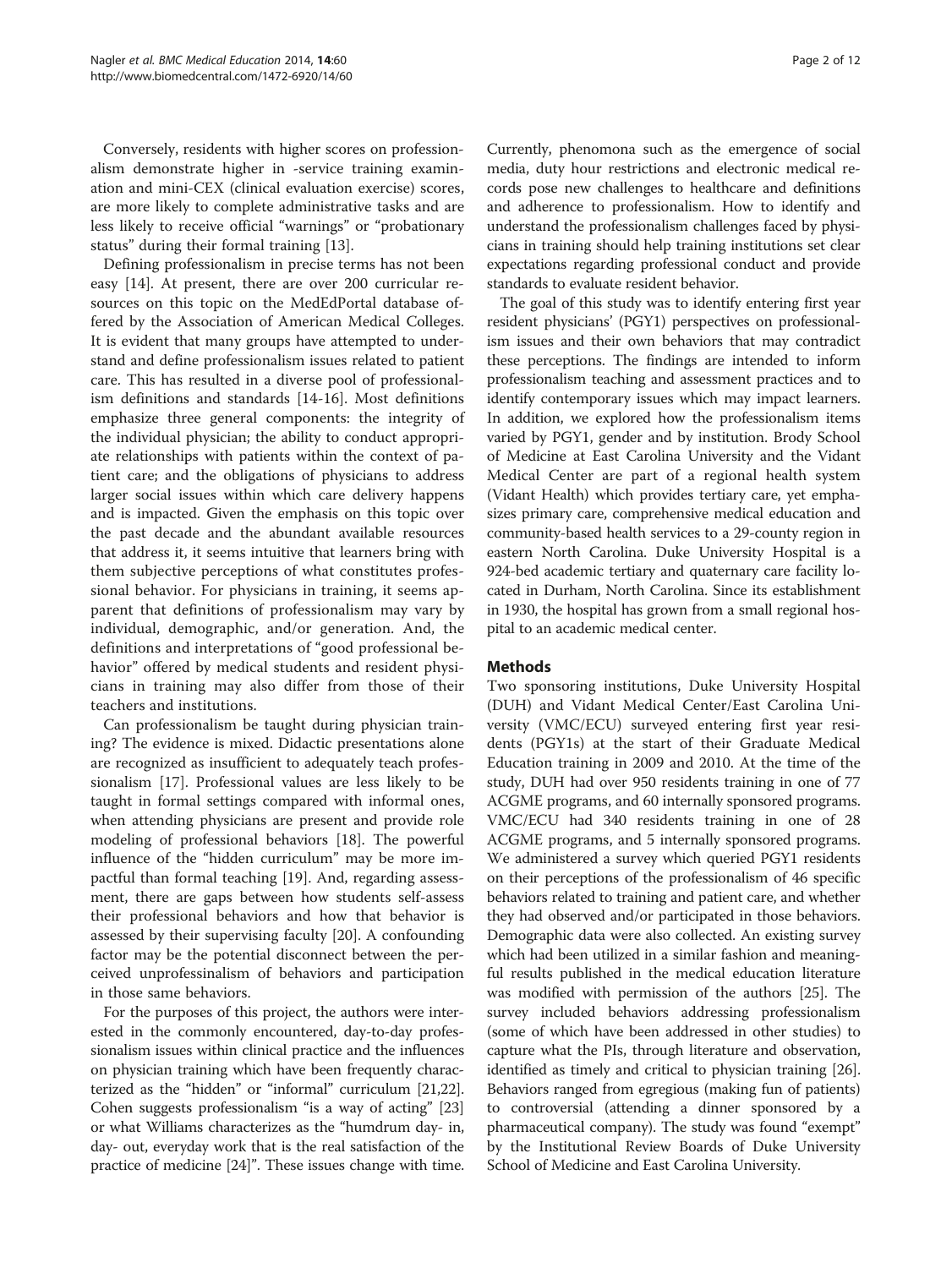The survey was administered either electronically via commercially available electronic survey software, or via paper hard copy. All data were entered into the computerized survey program for eventual analyses. Residents were told that participation was voluntary and were asked to create a unique identifier for the purposes of matching participant responses over the entire course of their residency training. Participants were asked to rate their perception of the professionalism of each of the 46 scenarios using five level ordinal response categories  $(1 = \text{unprofes-})$ sional;  $2 =$  somewhat unprofessional;  $3 =$  neutral;  $4 =$  somewhat professional; 5 = professional). For the data analyses, survey responses of "professional" and "somewhat professional" were combined into a single category, as were responses of "unprofessional" and "somewhat unprofessional" and responses for "neutral" were not included. In reviewing the distribution of responses, in most cases there were very few in the extreme anchors. In addition there was concern whether responders could distinguish at a meaningful level between "unprofessional" and "somewhat unprofessional" and "somewhat professional" and "professional." Thus the PIs determined the anchors on either end and the "somewhat" responses were reflecting the same magnitude of ranking. Given these two points, the PIs decided to combine results from "1" with "2" and "4" with "5," resulting in a 3 level ordinal response metric, "Unprofessional", "Neutral", and "Professional".

Initial review of the data included analysis of the behaviors in which greater than 10% of responders reported having participated. For these behaviors, the PIs were interested in how responders rated these same items. Thus a comparison analysis was done to identify any disconnect between participants' professionalism rating of these behaviors and their related involvement.

The analysis was structured to describe the distribution of the trends in the 3-level ordinal professionalism response items by the 2 class variables under consideration – gender (male vs female) and institution (DUH vs VMC/ECU). Analysis by PGY level was not relevant for this part of the study. These were evaluated by using the Cochran-Mantel-Haenszel test statistic. The significance level was set at p-value of .05. At the risk of uncovering spurious associations, no adjustment or correction was made for multiple testing because the spirit of this analysis was to discover which professionalism items were associated with gender and institution, and there was no a priori hypotheses entering the analysis. A Cronbach Alpha was run to measure internal consistency.

Two open-ended, qualitative questions were included in the survey:

1. What is the most important issue of professionalism you believe you and other residents face in your specialty?

2. How do you think professionalism can best be assessed?

Grounded theory methods were used to analyze the qualitative data. Data were extracted from the open-ended questions using open coding to identify recurring themes. There were multiple cycles of reading the comments, using the constant comparative method to group concepts into themes. Once continued review of the data revealed no unrecognized themes the reviewers agreed saturation had been reached [[27](#page-11-0)].

Two authors (AN and MR) independently coded all comments. Coding discrepancies were discussed and themes revised to better represent the data. Open-ended comments were not compared across institutions or gender because initial analysis indicated no major differences; instead these data were treated as a single set.

## Results

The survey was administered to 495 entering residents over the two years of the study. A total of 375 residents responded, for an overall response rate of 76%. Of the respondents, 155 (41%) were women and 220 (59%) were men. By institution, the response rates were similar, with VMC/ECU (153, 85%) having a somewhat higher overall response rate than DUH (222, 73%). However, more residents participated from DUH, as the larger institution. The overall response rate across the board at both institutions was somewhat higher for year two (78% DUH, 94% VMC/ECU) than year one. (68% DUH, 75% VMC/ECU). See Table 1.

Responses to each of the 46 survey items are displayed in Table [2.](#page-3-0)

Internal consistency as measured by the Cronbach Coefficient Alpha for the 46 items was high at 0.96.

As can be seen in Table [2](#page-3-0), a majority of responders rated all 46 specified behaviors as "unprofessional" or "somewhat unprofessional."

We were especially interested in knowing in which behaviors respondents had personally participated, and yet also felt to be unprofessional. We identified the 15 behaviors with highest levels of reported personal participation. For these 15 behaviors, the data indicate that 10% to 55% reported having participated personally in those behaviors, yet 38% to 92% rated them as unprofessional. These data are displayed in Figure [1.](#page-5-0)

### Table 1 Response rate

|       | Duke          | <b>VMC/ECU</b> | Total         |
|-------|---------------|----------------|---------------|
| 2009  | 93/137 (68%)  | 65/87 (75%)    | 158/224 (71%) |
| 2010  | 129/166 (78%) | 88/94 (94%)    | 217/260 (83%) |
| Total | 222/303 (73%) | 153/181 (85%)  | 375/484 (77%) |
|       |               |                |               |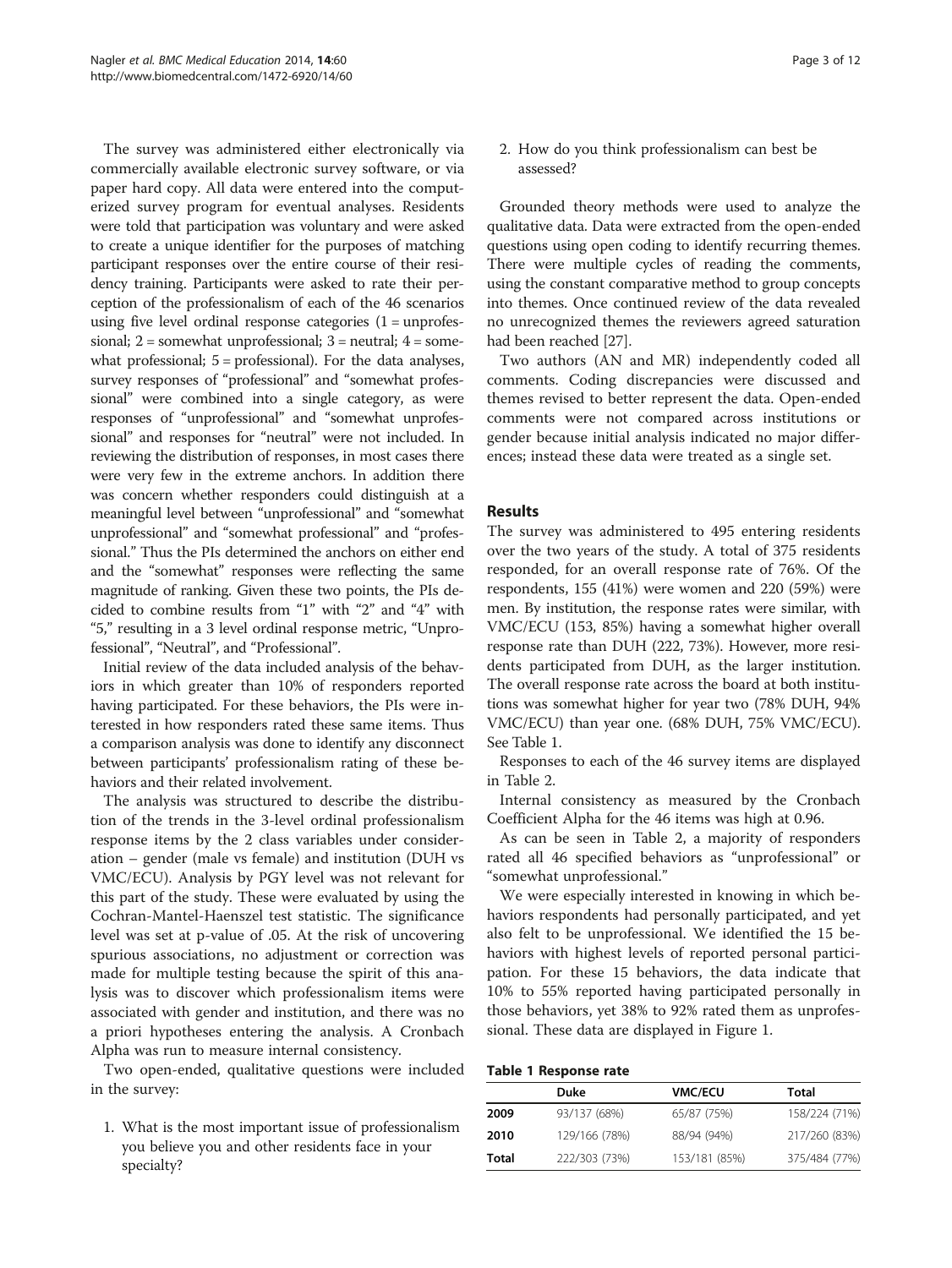## <span id="page-3-0"></span>Table 2 Aggregate survey results

| <b>Behavior</b>                                                                                                                       |                             | Professionalism rating |                            | Observed or participated            |             |              |  |  |
|---------------------------------------------------------------------------------------------------------------------------------------|-----------------------------|------------------------|----------------------------|-------------------------------------|-------------|--------------|--|--|
|                                                                                                                                       | Un/Somewhat<br>professional | <b>Neutral</b>         | Some/Fully<br>professional | Neither observed<br>or participated | Observed    | Participated |  |  |
| Attended a "drugrep" (pharma-sponsored)<br>dinner or social event                                                                     | 165 (44%)                   | 153 (40.8%)            | 53 (14.1%0)                | 79 (21.1%)                          | 90 (24.0%)  | 212 (56.5%)  |  |  |
| As a woman, wore clothing to the hospital<br>which revealed exposed midriff, cleavage<br>or thighs                                    | 347 (92.5%)                 | 18 (4.8%)              | 6 (1.6%0)                  | 143 (38.1%)                         | 233 (62.1%) | 5(1.3%)      |  |  |
| Wore wrinkled shirts or pants, tennis shoes,<br>cargo pants to the hospital                                                           | 325 (86.7%)                 | 39 (10.4%)             | 7(1.9%)                    | 101 (26.9%)                         | 191 (50.9%) | 89 (23.7%)   |  |  |
| Wore a white coat which was in poor<br>condition (e.g. wrinkles, stains, tears in<br>pockets)                                         | 301 (80.3%)                 | 64 (17.1%)             | 5(1.3%)                    | 84 (22.4%)                          | 152 (40.5%) | 145 (38.7%)  |  |  |
| "Blocked" an admissions you thought was<br>inappropriate                                                                              | 195 (52%)                   | 111 (29.6%)            | 63 (16.8%)                 | 150 (40.0%)                         | 172 (45.9%) | 59 (15.7%)   |  |  |
| Celebrated a "blocked" admission                                                                                                      | 322 (85.9%)                 | 43 (11.5%)             | 5(1.3%)                    | 159 (42.4%)                         | 181 (48.3%) | 41 (10.9%)   |  |  |
| Disparaged the ER team/outpatient doctor<br>to others for missed findings later<br>discovered on the floor                            | 348 (92.8%)                 | 16 (4.3%)              | 5(1.3%)                    | 152 (40.5%)                         | 197 (52.5%) | 32 (8.5%)    |  |  |
| Friended a patient on Facebook                                                                                                        | 338 (90.1%)                 | 30 (8%)                | 3 (0.8%)                   | 306 (81.6%)                         | 70 (18.7%)  | 5(1.3%)      |  |  |
| Dated a supervising attending                                                                                                         | 326 (86.9%)                 | 41 (10.9%)             | $4(1.1\%)$                 | 274 (73.1%)                         | 103 (27.5%) | $4(1.1\%)$   |  |  |
| Dated an attending on another service                                                                                                 | 204 (54.4%)                 | 146 (38.9%)            | 21 (5.6%)                  | 256 (68.3%)                         | 119 (31.7%) | 6(1.6%)      |  |  |
| Had coffee, lunch or a drink with a patient                                                                                           | 251 (66.9%)                 | 104 (27.7%)            | 15 (4%)                    | 295 (78.7%)                         | 72 (19.2%)  | 14 (3.7%)    |  |  |
| Dated a patient                                                                                                                       | 359 (95.7%)                 | $8(2.1\%)$             | $4(1.1\%)$                 | 320 (85.3%)                         | 56 (14.9%)  | 5(1.3%)      |  |  |
| Discussed patient information in a hospital<br>public space (e.g. elevator, cafeteria, parking<br>lot, etc.)                          | 351 (93.6%)                 | 16 (4.3%)              | $4(1.1\%)$                 | 123 (32.8%)                         | 167 (44.5%) | 91 (24.3%)   |  |  |
| Had a nonmedical/personal conversation in<br>a patient corridor (e.g. discussing evening<br>plans)                                    | 185 (49.3%)                 | 146 (38.9%)            | 39 (10.4%)                 | 100 (26.7%)                         | 96 (25.6%)  | 185 (49.3%)  |  |  |
| Treated staff, technicians, coordinators, etc.<br>differently than physicians                                                         | 326 (86.9%)                 | 37 (9.9%)              | $8(2.1\%)$                 | 156 (41.6%)                         | 202 (53.9%) | 23 (6.1%)    |  |  |
| Made fun of a patient to a colleague (e.g.<br>made a derogatory comment about a<br>patient while they were under anesthesia)          | 359 (95.7%)                 | $8(2.1\%)$             | $4(1.1\%)$                 | 166 (44.3%)                         | 188 (50.1%) | 27 (7.2%)    |  |  |
| Made a disparaging comment about a<br>patient on Facebook, blog, etc.                                                                 | 360 (96%)                   | 6(1.6%)                | $4(1.1\%)$                 | 292 (77.9%)                         | 86 (22.9%)  | $3(0.8\%)$   |  |  |
| Made a disparaging comment about a<br>student, resident, attending, other member<br>of the healthcare team on Facebook,<br>blog, etc. | 361 (96.3%)                 | 6(1.6%)                | $4(1.1\%)$                 | 281 (74.9%)                         | 94 (25.1%)  | 6(1.6%)      |  |  |
| Skipped a lecture or talk in which<br>attendance was required and no truly<br>urgent patient care issue needed attention              | 332 (88.5%)                 | 32 (8.5%)              | $7(1.9\%)$                 | 159 (42.4%)                         | 147 (39.2%) | 75 (20.0%)   |  |  |
| Arrived late to rounds for nonclinical<br>reasons                                                                                     | 342 (91.2%)                 | 25 (6.7%)              | $4(1.1\%)$                 | 147 (39.2%)                         | 157 (41.9%) | 77 (20.5%)   |  |  |
| Shared an answer with a peer during an<br>examination                                                                                 | 358 (95.5%)                 | $9(2.4\%)$             | $4(1.1\%)$                 | 295 (78.7%)                         | 81 (21.6%)  | 5(1.3%)      |  |  |
| Cheated on an exam because there wasn't<br>time to study                                                                              | 362 (96.5%)                 | 5(1.3%)                | 3 (0.8%)                   | 305 (81.3%)                         | 73 (19.5%)  | $3(0.8\%)$   |  |  |
| Used material from the web (ppt slides,<br>papers, etc.) to pass off as original work<br>(without referencing the author)             | 361 (96.3%)                 | $7(1.9\%)$             | 3 (0.8%)                   | 293 (78.1%)                         | 82 (21.9%)  | 6(1.6%)      |  |  |
| Encouraged a student to state that they<br>were doctor to expedite patient care                                                       | 353 (94.1%)                 | 13 (3.5%)              | 5(1.3%)                    | 245 (65.3%)                         | 126 (33.6%) | 10(2.7%)     |  |  |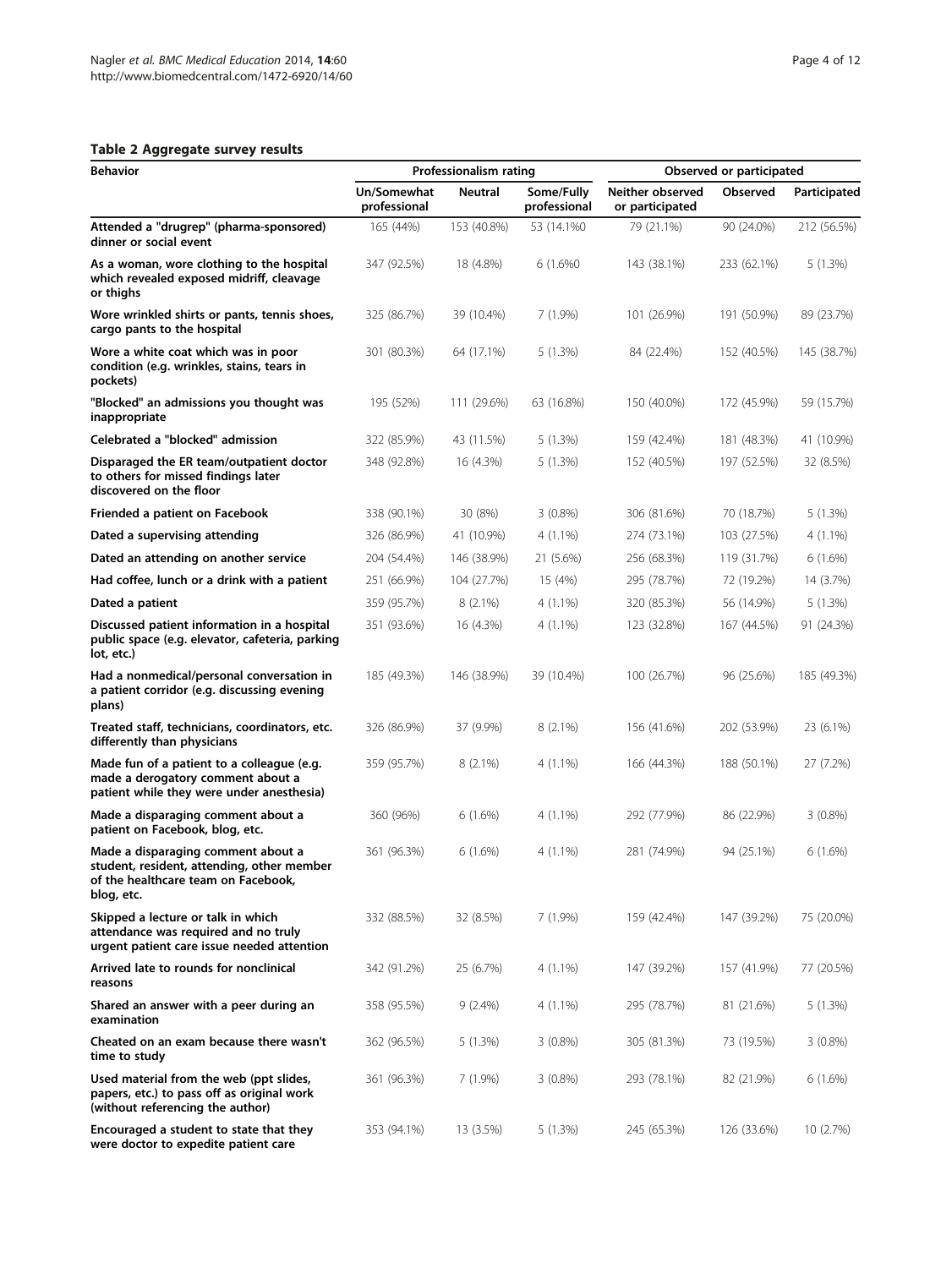## Table 2 Aggregate survey results (Continued)

| Asked a student to discuss with a patient<br>medical or surgical information which was<br>perceived to be beyond their level of<br>knowledge     | 354 (94.4%) | 12 (3.2%)   | $3(0.8\%)$ | 263 (70.1%) | 104 (27.7%) | 14 (3.7%)   |
|--------------------------------------------------------------------------------------------------------------------------------------------------|-------------|-------------|------------|-------------|-------------|-------------|
| Asked a student to perform a medical or<br>surgical procedure on a patient which was<br>perceived to be beyond their level of skill              | 355 (94.7%) | $9(2.4\%)$  | $4(1.1\%)$ | 282 (75.2%) | 91 (24.3%)  | $8(2.1\%)$  |
| Performed medical or surgical procedures<br>on a patient beyond perceived level of skill                                                         | 354 (94.4%) | 13 (3.5%)   | $3(0.8\%)$ | 283 (75.5%) | 73 (19.5%)  | 25 (6.7%)   |
| Misrepresented an ordered test as "urgent"<br>in order to get it expedited                                                                       | 322 (85.9%) | 40 (10.7%)  | 6 (1.6%)   | 219 (58.4%) | 118 (31.5%) | 44 (11.7%)  |
| Reported patient information (labs, test<br>results, exam results) as normal when<br>uncertain of the true results                               | 359 (95.7%) | $7(1.9\%)$  | $3(0.8\%)$ | 260 (69.3%) | 104 (27.7%) | 17 (4.5%)   |
| Indicated a test or examination had been<br>completed when it had not (although was<br>intended to be)                                           | 362 (96.5%) | 6(1.6%)     | $2(0.5\%)$ | 281 (74.9%) | 93 (24.8%)  | 7 (1.9%)    |
| Falsified patient records (e.g. backdating a<br>note, documenting physical findings not<br>personally obtained, etc.)                            | 362 (96.5%) | 6(1.6%)     | $2(0.5\%)$ | 298 (79.5%) | 79 (21.2%)  | 4 (1.1%)    |
| Avoided caring for a patient because of<br>their race, religion, ethnicity, sexuality, etc.                                                      | 360 (96%)   | 7(1.8%)     | $3(0.8\%)$ | 325 (86.7%) | 53 (14.1%)  | $3(0.8\%)$  |
| Signed out patients over the phone                                                                                                               | 217 (57.9%) | 122 (32.5%) | 30 (8%)    | 177 (47.2%) | 121 (32.3%) | 83 (22.1%)  |
| Posted patient information such as "an<br>interesting rash" or other physical finding<br>on the web, Facebook, blog, etc. without<br>permission) | 349 (93.1%) | 18 (4.8%)   | $3(0.8\%)$ | 304 (81.1%) | 74 (19.7%)  | $3(0.8\%)$  |
| Filmed or photographed a patient without<br>their consent                                                                                        | 356 (94.9%) | 10 (2.7%)   | $3(0.8\%)$ | 293 (78.1%) | 80 (21.3%)  | $8(2.1\%)$  |
| Signed out a procedure or task that could<br>have been completed in order to go home<br>as early in the day as possible                          | 348 (92.8%) | 18 (4.8%)   | $2(0.5\%)$ | 244 (65.1%) | 131 (34.9%) | 6(1.6%)     |
| Logged false duty hours to protect the GME<br>program and or program director                                                                    | 342 (91.2%) | 20 (5.3%)   | 8 (2.1%)   | 231 (61.6%) | 128 (34.1%) | 22 (5.9%)   |
| Stayed past required shift limits to complete<br>a patient care task which could have been<br>signed out                                         | 174 (46.4%) | 140 (37.3%) | 56 (14.9%) | 187 (49.9%) | 91 (24.3%)  | 103 (27.5%) |
| Did not alert one's attending/supervisor that<br>you may have made an error                                                                      | 352 (93.9%) | 12 (3.2%)   | $3(0.8\%)$ | 289 (77.1%) | 80 (21.3%)  | 12 (3.2%)   |
| Did not alert one's attending/supervisor that<br>one of your colleagues had made an error<br>that you were aware of                              | 332 (88.5%) | 35 (9.3%)   | $3(0.8\%)$ | 295 (78.7%) | 74 (19.7%)  | 12 (3.2%)   |
| Used a drug from the sample drug cabinet<br>for an indigent patient                                                                              | 148 (39.5%) | 122 (32.5%) | 97 (25.9%) | 207 (55.2%) | 113 (30.1%) | 61 (16.3%)  |
| Used a drug from the sample drug cabinet<br>for a friend or family member                                                                        | 200 (53.3%) | 60 (16%)    | 10 (2.7%)  | 272 (72.5%) | 99 (26.4%)  | 10(2.7%)    |
| Written or called in a prescription for self                                                                                                     | 315 (84%)   | 45 (12%)    | 10 (2.7%)  | 289 (77.1%) | 71 (18.9%)  | 21 (5.6%)   |
| Written or called in a prescription for a<br>friend, colleague, etc. (without seeing the<br>patient or making a note in a patient chart)         | 318 (84.8%) | 43 (11.5%)  | 9 (2.4%)   | 234 (62.4%) | 108 (28.8%) | 39 (10.4%)  |
| Accepted a gift from a patient worth < \$25                                                                                                      | 167 (44.5%) | 146 (38.9%) | 57 (15.2%) | 222 (59.2%) | 107 (28.5%) | 52 (13.9%)  |
| Accepted a gift from a patient worth > \$25                                                                                                      | 296 (78.9%) | 66 (17.6%)  | 6(1.6%)    | 286 (76.3%) | 89 (23.7%)  | 6(1.6%)     |

For these same 15 behaviors, we analyzed the number of individual responders who themselves reported both participating in the behavior and rating it as "unprofessional"

or "somewhat unprofessional." See Table [3](#page-5-0). Professionalism around appearance, such as wearing a white coat in poor condition or wrinkled clothes to work, were behaviors a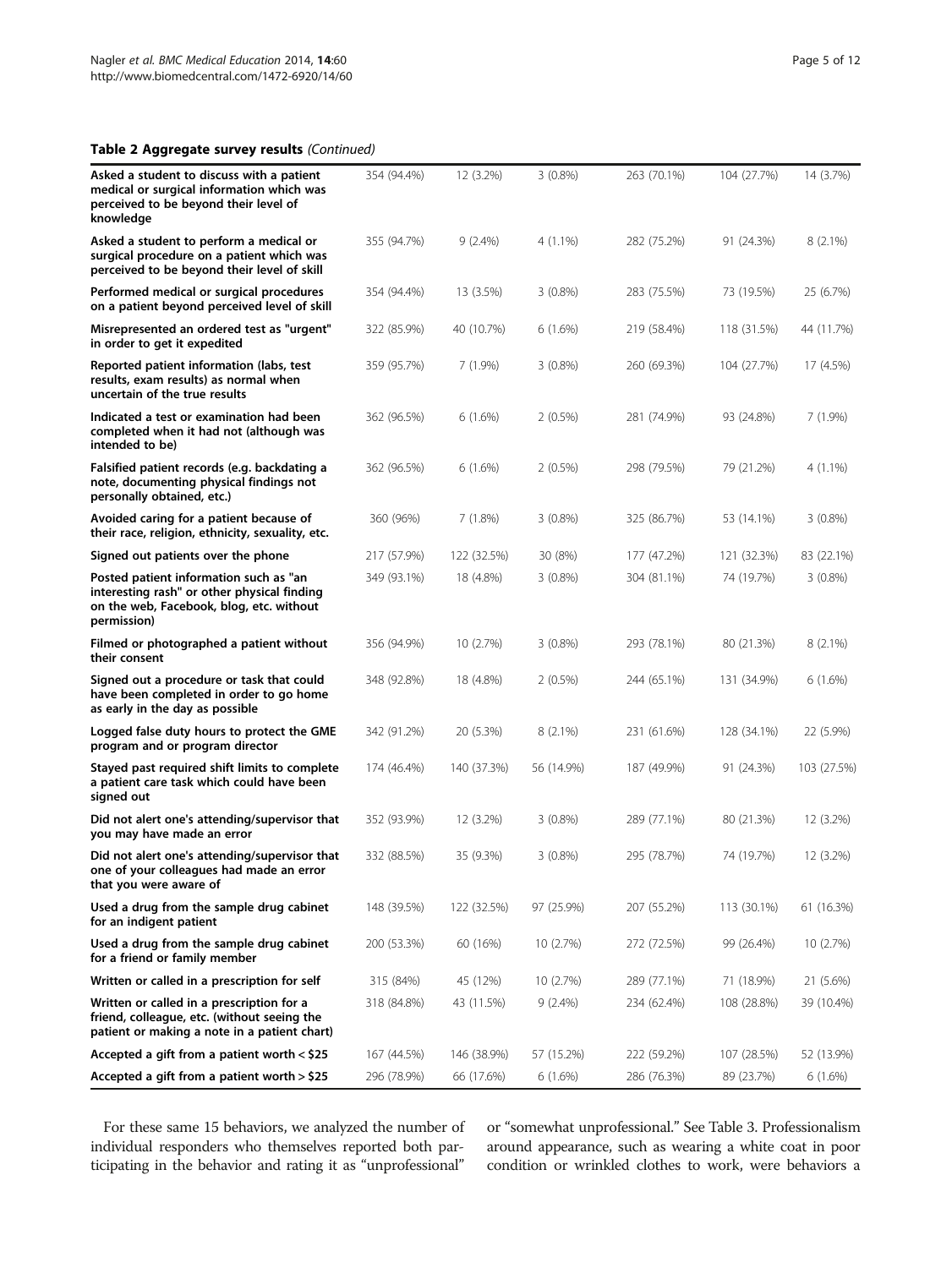<span id="page-5-0"></span>

large number of participants rated as "unprofessional" yet had participated in.

We were also interested in discovering potential gender differences. A greater percentage of women rated the behaviors as unprofessional for all 46 items. These rating differences were statistically significant at the  $p = .05$  level by gender for 14 behaviors. See Table [4](#page-6-0).

Regarding participation in these behaviors, men were more likely than women to have participated in 37 of the 46 behaviors; and for two of these behaviors, the differences were statistically significant. Men were significantly more likely than women to report having participated in "making disparaging comments about other members of the healthcare team" ( $p = .05$ ) and "not alerting a supervisor that a mistake was made" ( $p = .01$ ) (Table [5](#page-6-0)).

Finally, we were interested in whether there were differences in respondents' views based on the training institution they were entering. Regarding whether specific

| Table 3 Number of respondents (and percent of total) who reported personal participation and rated as |  |  |  |  |
|-------------------------------------------------------------------------------------------------------|--|--|--|--|
| unprofessional                                                                                        |  |  |  |  |

| <b>Behavior</b>                                                                                                                       | Reported personal participation AND rated<br>as unprofessional |                                       |  |  |  |  |
|---------------------------------------------------------------------------------------------------------------------------------------|----------------------------------------------------------------|---------------------------------------|--|--|--|--|
|                                                                                                                                       | n                                                              | % of total rating<br>"unprofessional" |  |  |  |  |
| Wore wrinkled shirts or pants, tennis shoes, cargo pants to the hospital                                                              | 67                                                             | 20.5                                  |  |  |  |  |
| Attended a "drug rep" (pharma-sponsored) dinner or social event                                                                       | 69                                                             | 41.6                                  |  |  |  |  |
| Wore a white coat which was in poor condition (e.g. wrinkles, stains, tears in pockets)                                               | 104                                                            | 34.2                                  |  |  |  |  |
| "Blocked" an admissions you thought was inappropriate                                                                                 | 12                                                             | 6.1                                   |  |  |  |  |
| Celebrated a "blocked" admission                                                                                                      | 29                                                             | 8.9                                   |  |  |  |  |
| Discussed patient information in a hospital public space (e.g. elevator, cafeteria, parking lot, etc.)                                | 83                                                             | 23.4                                  |  |  |  |  |
| Had a nonmedical/personal conversation in a patient corridor (e.g. discussing evening plans)                                          | 69                                                             | 36.7                                  |  |  |  |  |
| Skipped a lecture or talk in which attendance was required and no truly urgent patient care issue<br>needed attention                 | 61                                                             | 18.2                                  |  |  |  |  |
| Arrived late to rounds for nonclinical reasons                                                                                        | 69                                                             | 20.0                                  |  |  |  |  |
| Misrepresented an ordered test as "urgent" in order to get it expedited                                                               | 29                                                             | 9.0                                   |  |  |  |  |
| Signed out patients over the phone                                                                                                    | 21                                                             | 9.6                                   |  |  |  |  |
| Stayed past required shift limits to complete a patient care task which could have been signed out                                    | 23                                                             | 13.1                                  |  |  |  |  |
| Used a drug from the sample drug cabinet for an indigent patient                                                                      | $\overline{2}$                                                 | 1.4                                   |  |  |  |  |
| Written or called in a prescription for a friend, colleague, etc. (without seeing the patient or making a<br>note in a patient chart) | 18                                                             | 5.6                                   |  |  |  |  |
| Accepted a gift from a patient worth $<$ \$25                                                                                         | 17                                                             | 10.2                                  |  |  |  |  |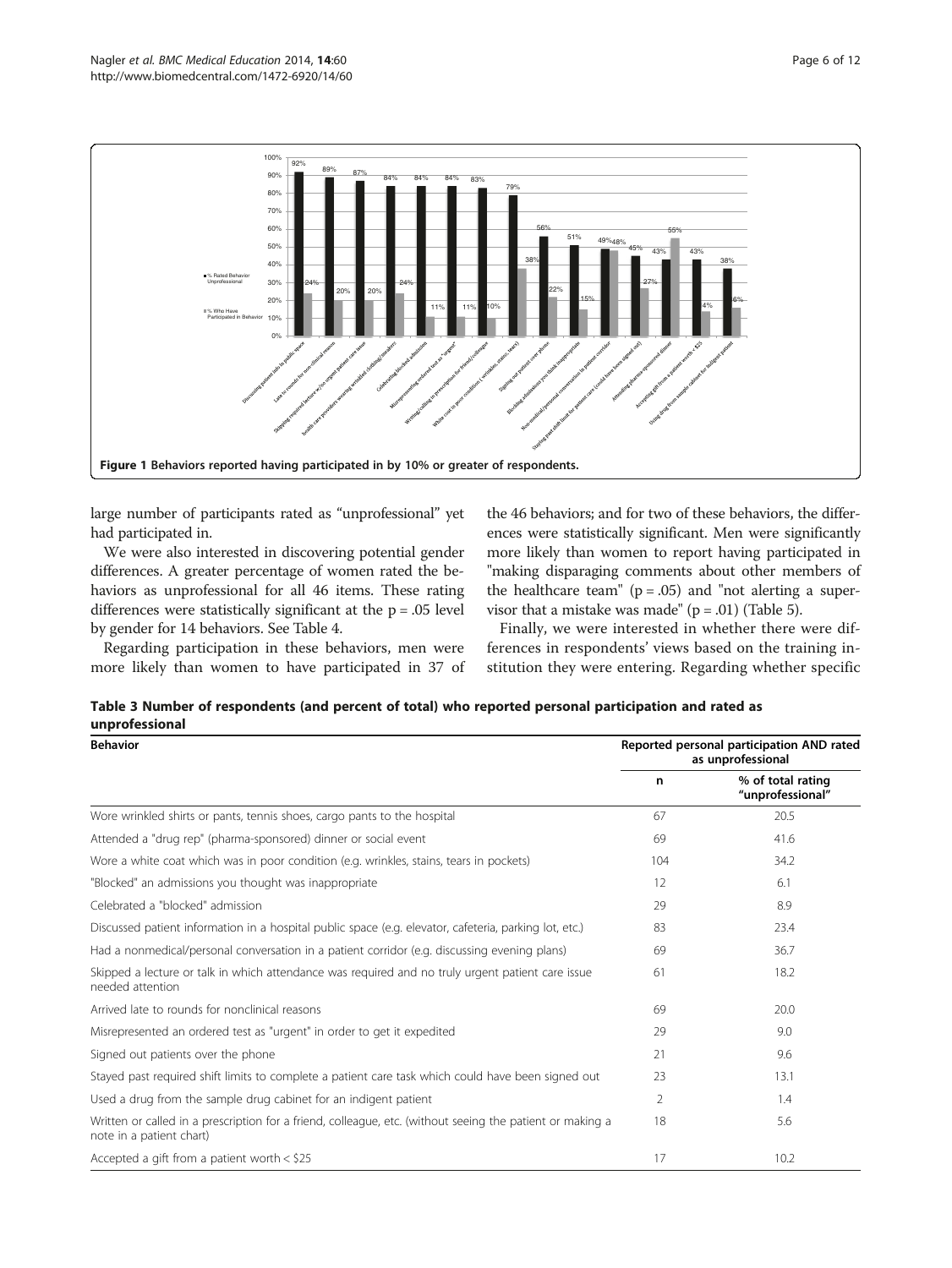#### <span id="page-6-0"></span>Table 4 Gender differences: professionalism rating

| <b>O11 Behaviors</b><br>Women health care providers wearing clothing which reveals exposed<br>midriff, cleavage or thighs<br>shoes, cargo pants<br>Blocking" admissions you think are inappropriate<br>Celebrating a "blocked" admission<br>"Friending" a patient on Facebook<br>Having non-medical/personal conversation in a patient corridor<br>(e.g. discussing evening plans)<br>Treating staff, technicians, coordinators, etc. differently than physicians<br>been signed out<br>Writing or calling in a prescription for self | Professionalism rating    |        |             |        |                         |        |         |  |
|---------------------------------------------------------------------------------------------------------------------------------------------------------------------------------------------------------------------------------------------------------------------------------------------------------------------------------------------------------------------------------------------------------------------------------------------------------------------------------------------------------------------------------------|---------------------------|--------|-------------|--------|-------------------------|--------|---------|--|
|                                                                                                                                                                                                                                                                                                                                                                                                                                                                                                                                       | Unprofessional<br>$(1-2)$ |        | Neutral (3) |        | Professional<br>$(4-5)$ |        | p-value |  |
|                                                                                                                                                                                                                                                                                                                                                                                                                                                                                                                                       | Female                    | Male   | Female      | Male   | Female                  | Male   |         |  |
|                                                                                                                                                                                                                                                                                                                                                                                                                                                                                                                                       | 97.37%                    | 90.87% | 1.32%       | 7.31%  | 1.32%                   | 1.83%  | .0423   |  |
| Men/women health care providers wearing wrinkled shirts or pants, tennis                                                                                                                                                                                                                                                                                                                                                                                                                                                              | 91.45%                    | 84.47% | 7.89%       | 12.79% | 0.66%                   | 2.74%  | .0334   |  |
|                                                                                                                                                                                                                                                                                                                                                                                                                                                                                                                                       | 62.67%                    | 46.79% | 26.67%      | 31.65% | 10.67%                  | 21.56% | .0009   |  |
|                                                                                                                                                                                                                                                                                                                                                                                                                                                                                                                                       | 91.39%                    | 84.40% | 7.95%       | 13.76% | 0.66%                   | 1.83%  | .0456   |  |
|                                                                                                                                                                                                                                                                                                                                                                                                                                                                                                                                       | 96.05%                    | 88.13% | 3.29%       | 10.96% | 0.66%                   | 0.91%  | .0152   |  |
|                                                                                                                                                                                                                                                                                                                                                                                                                                                                                                                                       | 56.58%                    | 45.41% | 34.87%      | 42.66% | 8.55%                   | 11.93% | .0405   |  |
|                                                                                                                                                                                                                                                                                                                                                                                                                                                                                                                                       | 93.42%                    | 84.02% | 5.92%       | 12.79% | 0.66%                   | 3.20%  | .0055   |  |
| Encouraging a student to state that they are a doctor to expedite patient care                                                                                                                                                                                                                                                                                                                                                                                                                                                        | 98.01%                    | 93.12% | 1.32%       | 5.05%  | 0.66%                   | 1.83%  | .0504   |  |
| Staying past shift limits to complete a patient care task which could have                                                                                                                                                                                                                                                                                                                                                                                                                                                            | 53.64%                    | 42.20% | 34.44%      | 40.37% | 11.92%                  | 17.43% | .0266   |  |
|                                                                                                                                                                                                                                                                                                                                                                                                                                                                                                                                       | 90.07%                    | 81.65% | 7.95%       | 15.14% | 1.99%                   | 3.21%  | .0417   |  |
| Accepting a gift from a patient worth $>$ \$25                                                                                                                                                                                                                                                                                                                                                                                                                                                                                        | 86.75%                    | 75.46% | 13.25%      | 21.76% | 0.00%                   | 2.78%  | .0032   |  |
| Dating an attending on another service                                                                                                                                                                                                                                                                                                                                                                                                                                                                                                | 65.13%                    | 47.49% | 31.58%      | 45.21% | 3.29%                   | 7.31%  | .0007   |  |
| Dating a supervising attending                                                                                                                                                                                                                                                                                                                                                                                                                                                                                                        | 95.39%                    | 82.65% | 3.95%       | 15.98% | 0.66%                   | 1.37%  | .0006   |  |
| Having coffee, lunch or a drink with a patient                                                                                                                                                                                                                                                                                                                                                                                                                                                                                        | 79.61%                    | 60.55% | 19.08%      | 33.49% | 1.32%                   | 5.96%  | < .0001 |  |

behaviors were perceived as professional, there were statistically significant differences between institutions for 5 of the 46 behaviors and these are displayed in Table [6](#page-7-0).

For three of these behaviors, a greater percentage of participants entering VMC/ECU programs rated the behaviors as "unprofessional" or "somewhat unprofessional"; whereas for two behaviors, a greater percentage of participants entering DUH programs rated the behaviors as "unprofessional" or "somewhat unprofessional". Although not statistically significantly different, there were a greater percentage of VMC/ECU participants than DUH rating the behaviors as unprofessional or somewhat unprofessional for 27 of the 41 remaining behaviors. The greatest difference between the two institutions on any single item was for the behavior "attending a drug-rep sponsored dinner" (rated as professional or somewhat professional; DUH 4.26% and VMC/ ECU 36.75%).

There were statistically significant differences between institutions for 11 of the 46 behaviors participants reported they had participated in or observed and these are displayed in Table [7.](#page-7-0)

Table [7](#page-7-0) illustrates that for 9 of the 11 behaviors, a greater percentage of DUH PGY1s reported having participated in that activity than VMC/ECU PGY1s; whereas there were two behaviors for which there were a greater percentage of VMC/ECU responders reporting they had participated in or observed when compared with DUH PGY1s.

Finally, of the 375 respondents, 73.5 percent of VMC/ ECU participants and 75.6 percent of DUH participants indicated that they had received either positive or negative feedback on their own professionalism.

## Qualitative results

Themes were identified in the analysis of the two openended questions. Qualitative data were analyzed in aggregate as initial analysis showed no major differences.

#### Table 5 Gender differences: observation and participation

| <b>O12 Behaviors</b>                                                                                                               | Neither observed or<br>participated |        | <b>Observed</b> |        | Participated |       | p-value |
|------------------------------------------------------------------------------------------------------------------------------------|-------------------------------------|--------|-----------------|--------|--------------|-------|---------|
|                                                                                                                                    | Female                              | Male   | Female          | Male   | Female       | Male  |         |
| Making disparaging comments about students, residents, attending,<br>other members of the healthcare team on Facebook, blog, etc.) | 68.59%                              | 77.78% | 30.13%          | 20.44% | 1.28%        | .78%  | .0520   |
| Not alerting ones attending/supervisor that you may have made<br>an error                                                          | 82.05%                              | 71.56% | 17.31%          | 23.56% | 0.64%        | 4.89% | .0126   |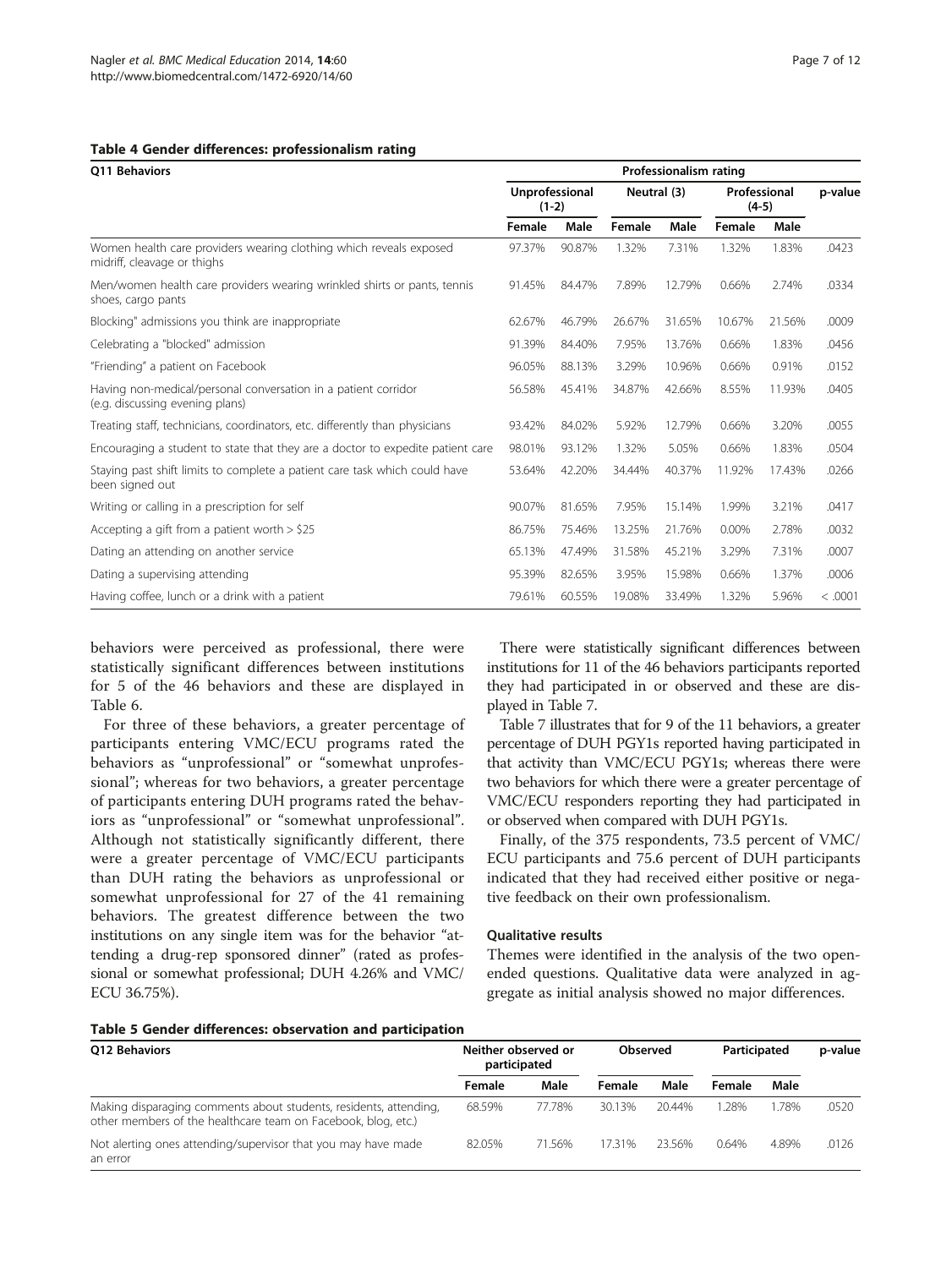#### <span id="page-7-0"></span>Table 6 Institution differences: professionalism rating

| <b>O11 Behaviors</b>                                                                               |             | Professionalism rating |             |                |                    |                |         |  |  |  |
|----------------------------------------------------------------------------------------------------|-------------|------------------------|-------------|----------------|--------------------|----------------|---------|--|--|--|
|                                                                                                    |             | Unprofessional (1-2)   | Neutral (3) |                | Professional (4-5) |                | p-value |  |  |  |
|                                                                                                    | <b>Duke</b> | <b>VMC/ECU</b>         | Duke        | <b>VMC/ECU</b> | Duke               | <b>VMC/ECU</b> |         |  |  |  |
| Reporting patient information (labs, test results) as normal when<br>uncertain of the true results | 96.11%      | 100.00%                | 2.72%       | $0.00\%$       | 1.7%               | 0.00%          | .0447   |  |  |  |
| Not alerting ones attending/supervisor that you may have made an error                             | 94.55%      | 99.11%                 | 4.28%       | 0.89%          | 1.17%              | 0.00%          | .0438   |  |  |  |
| Not alerting ones supervisor that one of your colleagues has made an<br>error and you are aware    | 87.60%      | 94.74%                 | 11.24%      | 5.26%          | 1.16%              | $0.00\%$       | .0291   |  |  |  |
| Use drug from sample cabinet for indigent patient                                                  | 43.92%      | 31.58%                 | 33.73%      | 32.46%         | 22.35%             | 35.96%         | .0043   |  |  |  |
| Attending a "drug-rep" sponsored dinner                                                            | 58.14%      | 13.68%                 | 37.60%      | 49.57%         | 4.26%              | 36.75%         | < .001  |  |  |  |

Responders reported that the most important professionalism issues relevant to clinical practice include:

- (1) respect for colleagues and patients
- (2) relationships with pharmaceutical companies (conflict of interest)
- (3) balancing home and work life
- (4) admitting mistakes or simply stating "I don't know"

Representative comments for each issue identified in $clude - (1)$  "losing our calm when faced with confrontational patients and their family members", "offering treatment equally to all patients regardless of insurance status", "talking about patients in a joking manner", (2) "accepting drug rep gifts", "feeling pressured by pharmaceutical companies" (3) "time management, taking care of patients instead of being with my family", "knowing when it's okay to go home", "taking stress home with us" (4) "acknowledging mistakes and learning from them", "asking for help when needed".

Responders reported that professionalism can best be assessed by peers, by patients, through formal observation of non-medical work, and by noting the timeliness and detail of paperwork submitted (e.g., charts, other types of deliverables).

## **Discussion**

This study sought to examine the perceptions and behaviors of physicians at an important transition time: entry into their first year of graduate medical education. Our findings inform our understanding of some of the professionalism issues faced by this generation of learners. The analysis offers implications for teaching and assessing professionalism in medical education.

As incoming PGY1s, the participants' attitudes about the professionalism of behaviors certainly predated GME, and perhaps could be attributable to experiences encountered during their medical school, undergraduate settings or even earlier. Given what we know about the training environment of medical schools themselves, it seems highly

#### Table 7 Institutional differences: observation and participation

| <b>O12 Behaviors</b>                                                                                |        | Neither observed or<br>participated |             | <b>Observed</b> |             | Participated   |       |
|-----------------------------------------------------------------------------------------------------|--------|-------------------------------------|-------------|-----------------|-------------|----------------|-------|
|                                                                                                     | Duke   | <b>VMC/ECU</b>                      | <b>Duke</b> | <b>VMC/ECU</b>  | <b>Duke</b> | <b>VMC/ECU</b> |       |
| Attended a drug-rep sponsored dinner                                                                | 23.40% | 16.53%                              | 26.79%      | 16.53%          | 49.81%      | 66.94%         | .0037 |
| Use drug from sample cabinet for indigent patient                                                   | 58.49% | 47.11%                              | 29.43%      | 28.93%          | 12.08%      | 23.97%         | .0086 |
| "Blocked" admissions you thought inappropriate                                                      | 34.34% | 52.89%                              | 48.68%      | 35.54%          | 16.98%      | 11.57%         | .0011 |
| Celebrated a "blocked" admission                                                                    | 36.60% | 55.37%                              | 51.32%      | 37.19%          | 12.08%      | 7.44%          | .0007 |
| Disparaged ER team/outpatient doctor to others for missed findings<br>later discovered on the floor | 36.60% | 47.93%                              | 52.08%      | 50.41%          | 11.32%      | 1.65%          | .0043 |
| Friend-ed a patient on facebook                                                                     | 77.36% | 86.78%                              | 21.13%      | 12.40%          | 1.51%       | 0.83%          | .0311 |
| Dated a patient                                                                                     | 81.51% | 90.08%                              | 16.98%      | 9.09%           | 1.51%       | 0.83%          | .0327 |
| Cheated on exam because no time to study                                                            | 76.60% | 88.43%                              | 22.26%      | 11.57%          | 1.13%       | 0.00%          | .0062 |
| Asked student to perform medical/surgical procedure on patient<br>perceived beyond skill level      | 71.32% | 80.99%                              | 26.42%      | 17.36%          | 2.26%       | 1.65%          | .0455 |
| Reported patient information (labs, test results) as normal when<br>uncertain of the true results   | 65.28% | 76.03%                              | 30.19%      | 19.83%          | 4.53%       | 4.13%          | .0430 |
| Written or called in a prescription for self                                                        | 72.45% | 83.47%                              | 21.13%      | 13.22%          | 6.42%       | 3.31%          | .0182 |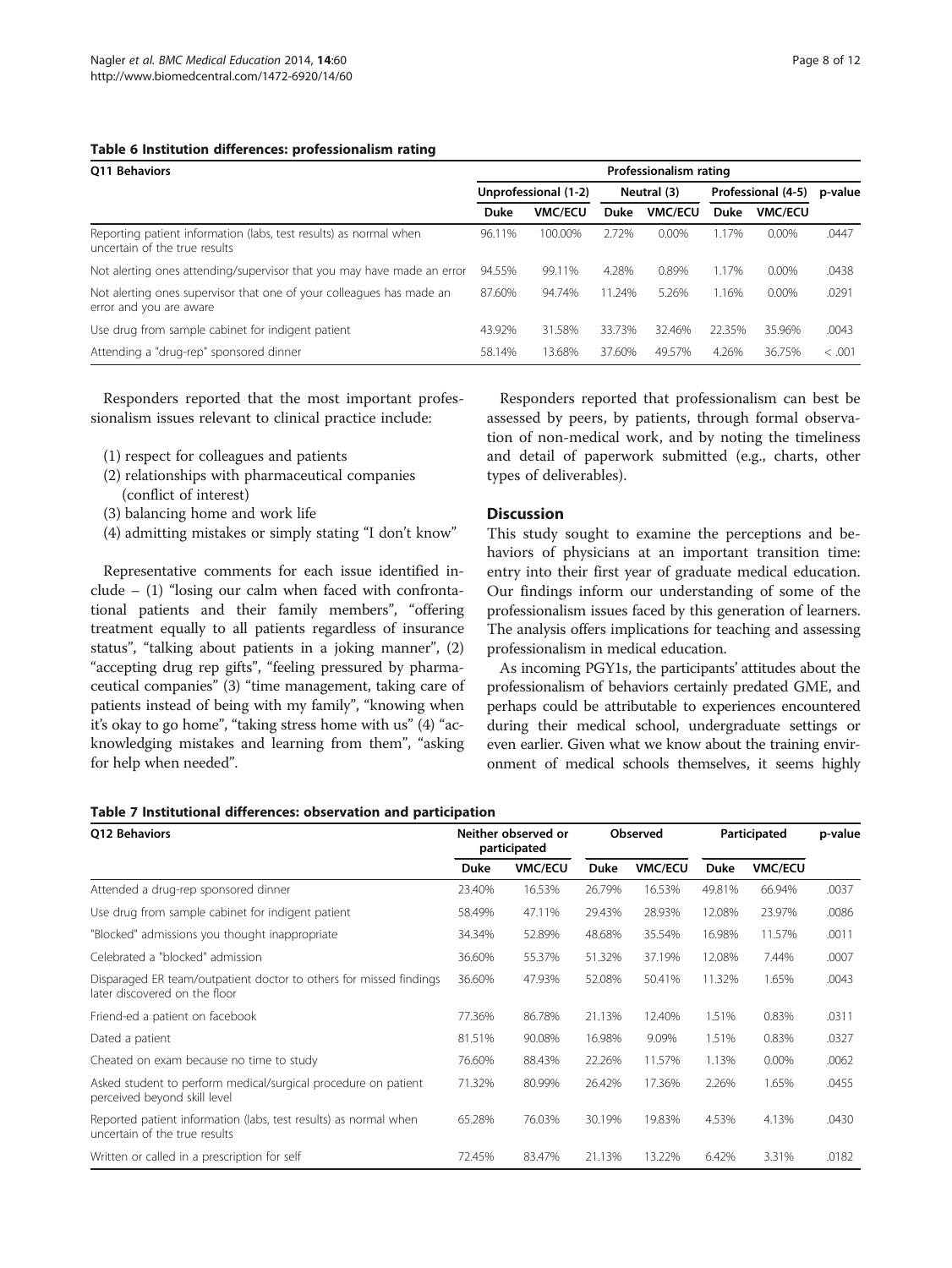likely that most had exposure to the behaviors included in the survey as part of both formal and hidden curricula.

A majority of responders rated all 46 specified behaviors as unprofessional. A majority also reported they had observed or participated in these behaviors. Thus, even for the more controversial professionalism issues, this group of learners suggested that behavior they perceive is unprofessional is also prevalent.

There were 15 behaviors in which greater than 10% of responders reported having participated. For these same 15 behaviors, 10-92 percent reported them as "unprofessional." (See Figure [1](#page-5-0)) Identifying behaviors that a great percentage of responders reported having participated in provides programs and institutions a foundation for teaching and selecting professionalism guidelines. Institutions can make their behavioral expectations explicit with references to policies, lists of do-s and don't-s, sample cases vignettes and role modeling by faculty and senior residents. It may be helpful for institutions to be more intentional about ensuring their learners and employees identify institutional "norms," understand why these behaviors are considered unprofessional, and know consequences of violating policies.

For a behavior like "discussing patient information in a public space" virtually all, 92%, rated it as "unprofessional". Yet a fourth of responders indicated they had participated in this activity. If deemed not professional, and residents already recognize this, how can they be encouraged to make better choices?

In addition to the steps described above, it may be necessary to apply "on the spot correction" in these types of situations with faculty providing feedback regarding the behavior immediately after it occurs. Such correction will need to be applied discreetly and with due regard to good feedback techniques. Data like these provide a blueprint for conversations to clarify expectations, problem solve impediments, and define consequences for unprofessional behavior. If a given trainee displays willful disregard for patient confidentiality after feedback is provided, the behavior will require a higher, more formal level of response by the program director or some other internal specific mechanism [[28\]](#page-11-0). The authors are intrigued with why an individual would participate in an activity that s/he considers unprofessional. Perhaps this is related to contributing factors such as peer pressure, the hierarchical structure of training, or the reluctance of these residents to speak out overtly. Could this be an issue of faculty behavior modeling or the culture of an institution? As seen in the data, a large portion of responders reported having observed behaviors they deemed unprofessional. This may create additional challenges to teaching (or even raising concerns of ) professionalism if faculty themselves are engaging in "unprofessional" behavior.

Furthermore, what is the consequence of the dissonance which likely occurs when the resident participates in a behavior their conscience indicates is unprofessional? These residents already perceive these behaviors as unprofessional, but participate in it anyway. Does this numb their sense of rightness and wrongness and lead to an ethical recalibration making it even more likely for them to blur the lines between their sense of what is professional and their actions? Does this contribute to burnout as residents perceive their actions are at odds with their innate sense of professionalism?

## Gender

Findings indicate interesting differences by respondent gender. In every situation presented, men were more likely than women to rate the behaviors as professional. These findings are consistent with similar studies that examine gender-based differences in perception of various types of issues: how men and women differ in communication styles, competitiveness and attitudes [\[29,30](#page-11-0)]. Perhaps because men viewed these situations as consistent with professional values, they reported they engaged in these behaviors more frequently than women. It may be interesting to speculate on whether men chose to participate in these situations because they viewed these activities as neutral, or whether they adjusted their judgment on the professionalism of the activities to justify their participation. It may also be that women are less likely to report their participation in an activity they believe is unprofessional or don't self assess their participation in the same way. For the two items that reached statistical significance ("making disparaging comments about other members of the healthcare team" and "not alerting a supervisor that a mistake was made"), women's choices seemed more congruent with competencies in teamwork, communication, and error disclosure. These gender differences support that men and women have different views and approaches to life decisions and behaviors.

#### Institution

PGY1s' perceptions of and reported engagement in behaviors varied significantly between two institutions located in the same state just 90 miles apart. These participants had not yet been exposed to residency faculty or immersed in the GME institutional culture. Interpreting the meaning of these findings leads us to speculate whether the responses by institution may suggest certain qualities about each cohort, or may speak to the types of medical school graduates attracted or attractive to the institutions. It may also reflect their previous medical school learning environment, and whether those schools placed relatively more or less emphasis on the teaching and assessment of professionalism.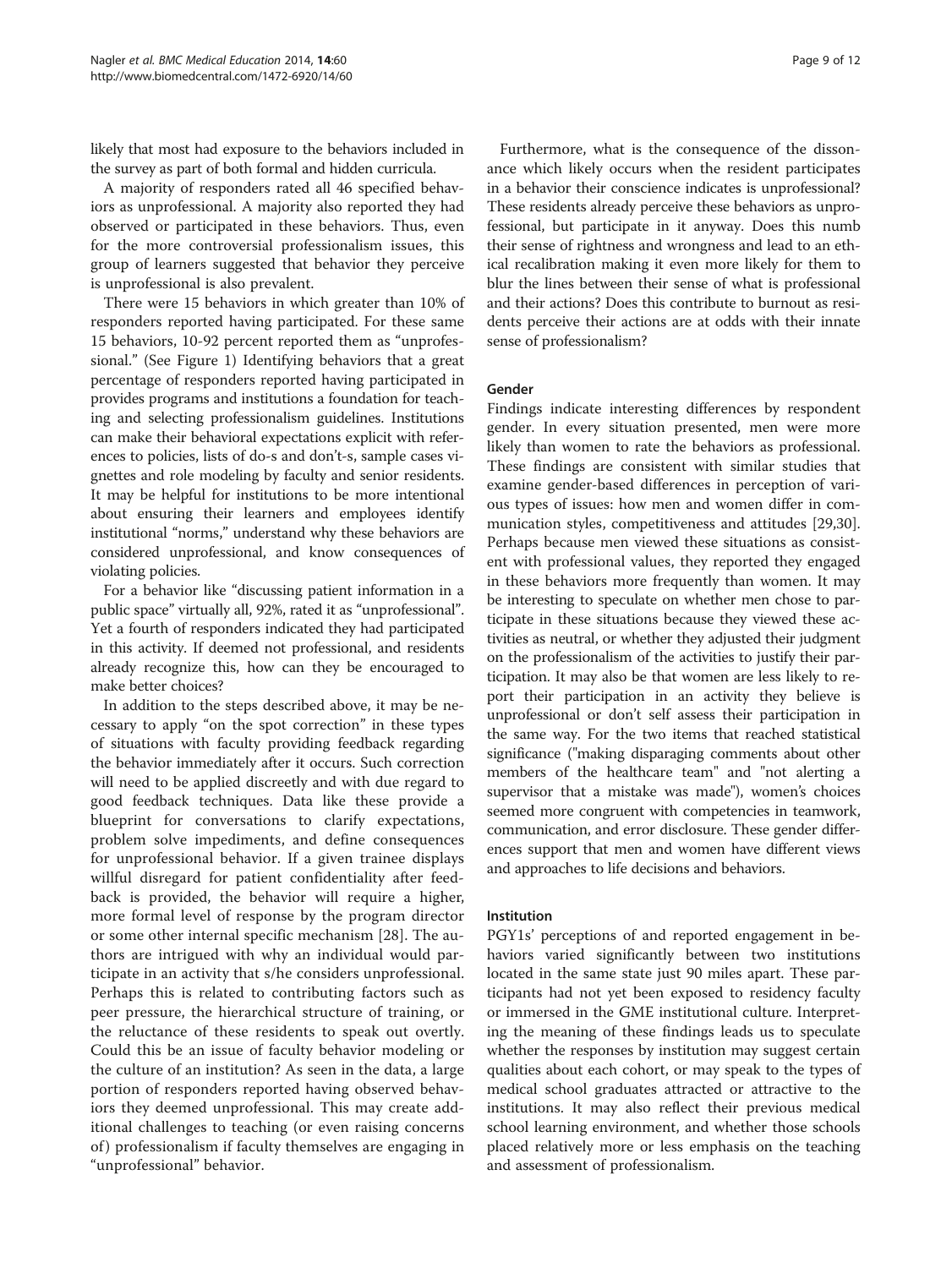For both of the behaviors related to interaction with representatives of the pharmaceutical industry ("attending a pharma-sponsored dinner" and "using drug samples") there was a statistically significant difference between institutions. A greater percentage of DUH responders rated these behaviors as unprofessional. Participants received the survey at DUH during new trainee Orientation, at the same time related policy and educational material regarding pharma was distributed. While they were not yet immersed in the institutional culture, they were exposed to DUH's stringent policy regarding relationships with pharmaceutical companies. VMC/ECU participants received the survey a few weeks into training, after a brief orientation that did not include the sharing of policy or related literature on the institution's stance on relationships with pharmaceutical companies. This might account for the difference in responses by institution.

With the exception of the pharmaceutically-related items, VMC/ECU participants were more likely to rate behavior as unprofessional as compared with DUH participants. DUH PGY1s were more likely to have participated in the listed unprofessional behaviors, with the exception of the pharma-related activities. We are uncertain why such differences were identified in the cohorts of learners attracted to and selected by each institution. We are unaware of how these differences may impact performance and development of professional competence during training and beyond.

## Qualitative analysis

Much of the qualitative findings corroborated the quantitative results. We were gratified that the most common professionalism theme identified by responders, was "respect for patients." Respect is a broad construct reaching far beyond simple courteous and honest discussions with patients. Similarly, Karnieli-Miller et. al. found that medical students understanding of respect goes beyond any one act, behavior or attitude [[31](#page-11-0)]. More than half of participants were neutral or rated as "professional" the specific item "having a personal conversation in a patient corridor" and more than half admitted having participated in this activity. We believe an ill patient and/or their family members could easily overhear this type of personal conversation and interpret it as "disrespectful." As we struggle to define professional behavior, it becomes obvious that the use of simple and general professionalism guidelines such as "respect for patients" may be insufficient to describe the specific behaviors we wish to encourage or extinguish.

"Relationships with pharmaceutical companies" is a controversial topic inherent in contemporary medicine. Responders noted this in both their qualitative and quantitative responses. Greater than 40% of responders rated attending a drug rep sponsored dinner or using a

drug rep sample for a patient/family member as unprofessional. However, 57% and 61%/10% have participated in these activities respectively. The ACGME and other groups have provided guidelines, not accreditation standards, on these allowing for varying stances on the topic by institution issues [[32](#page-11-0)]. With regard to teaching and evaluating professionalism, the issue of interaction with industry is best addressed as a function of how the institution creates its own policies, how the institution holds all of its team members accountable to them, how residents are informed of them, and how real or perceived conflicts in clinical care are recognized and managed.

"Balancing home and work life" was identified by responders as a professionalism issue and may be a product of the times. To a large extent, our entering PGY1s are generationally "millennials" who value work life balance, or what they would prefer to term, "integration". ACGME and society's attention to duty hours and a "positive learning environment" has fostered an awareness and expectation that residents and physicians should not train in exhausting or stressful environments [\[33,34\]](#page-11-0). In addition, the growing sub-specialty options and "lifestyle" careers in medicine as well as advancements in technology have provided an alternative, to some extent, to extended work hours. Knowing this is a professionalism issue for current residents may enhance institutional efforts to provide career counseling, practice tips on fatigue mitigation and didactic instruction or references on strategies to enhance resiliency and career-life balance.

We also found it interesting that PGY1s, would offer that "admitting a mistake" or saying "I don't know" is an important professionalism issue today. Training entities and accrediting agencies monitor residency programs for perceived "malignant" learning environments. ACGME finds GME programs out of compliance when residents feel intimidated to raise questions or concerns, or when "service" outweighs "education." for learners. Yet, the newest generation of physicians raise this as an issue, perhaps reflecting their hesitation to admit when a mistake has been made or when they are simply unsure. 5% of responders admitted "reporting patient information as normal when uncertain of true results" and 7% reported having "performed medical or surgical procedures on a patient beyond perceived level of skill." 28% and 19% respectively reported having observed such behavior. It is unclear if this is the result of a broad cultural pressure (beyond medical education) to always be right and not admit insecurities. Or is this unique to medical school graduates, who have clearly been "right" a majority of their lives, at least academically, having exceled enough to be accepted into and graduate from medical school? This could also be attributed to a medical culture that does not foster admitting mistakes or asking for help.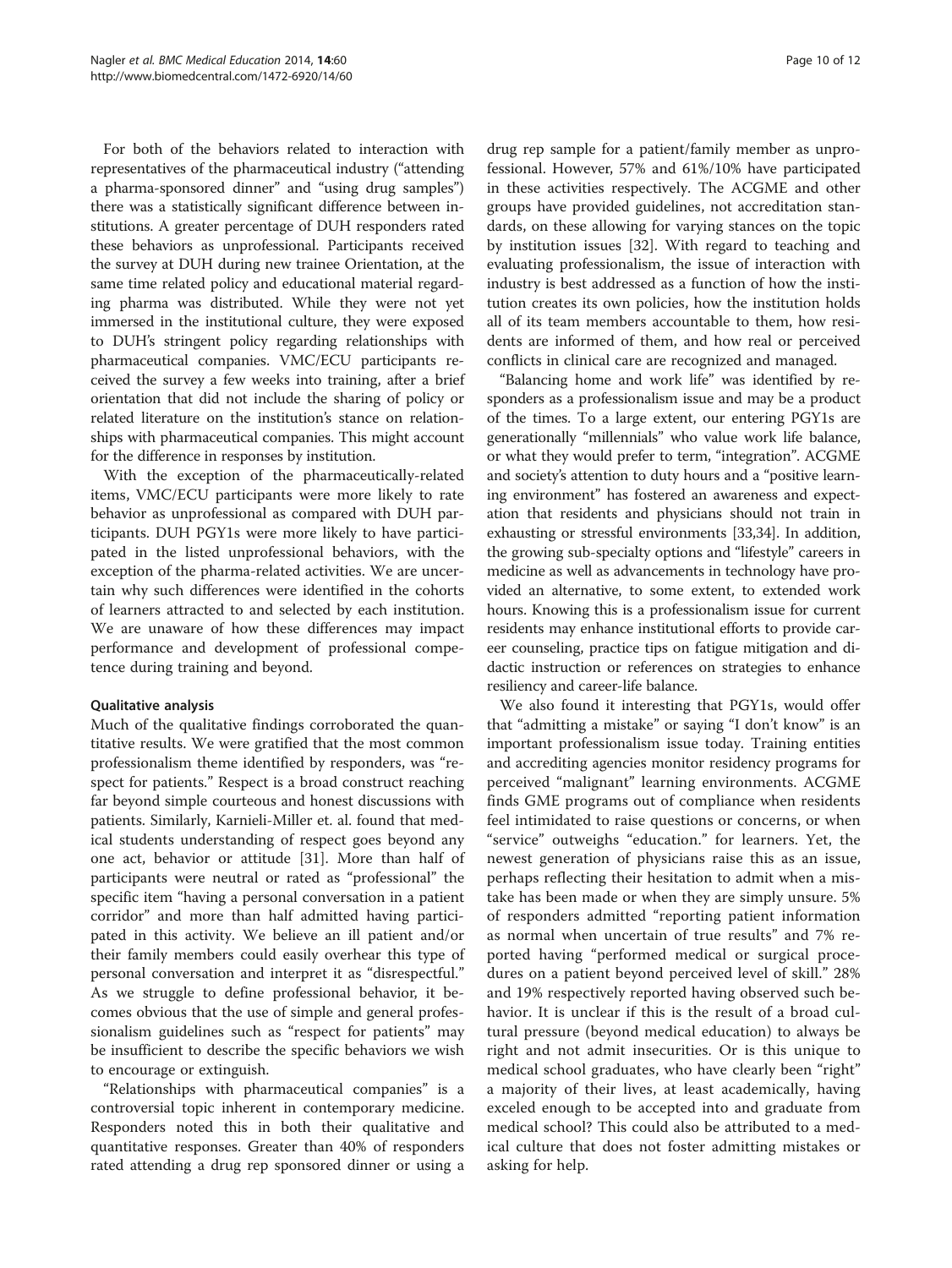#### Significance to practice

While the responsibility is on the learner or practicing physician to identify their deficiencies, training institutions can create a culture that makes it acceptable to admit fault or insecurity in knowledge and or skill. Rich learning opportunities can result from learners acknowledging what they don't know. Perhaps more importantly, provider errors can lead to opportunities for improvements to institution-wide processes and safer patient care. Lastly, medical school and residency training prepare physicians for lifelong learning. Ideally physicians must accept that admitting mistakes can help one become even more competent.

Once behaviors that raise concern about one's professionalism are identified, the greater challenge is determining how to assess and address any issues or deficiencies. Medical educators report there will need to be a greater emphasis on qualitative assessment, reflection and direct observation with a shared understanding of what is competent or professional behavior [\[35](#page-11-0)-[37](#page-11-0)]. The participants' response to how professionalism can best be assessed (i.e., "by peers") suggests learner self-awareness, which is consistent with the literature [[38](#page-11-0)] and required by ACGME.

The challenge in identifying, teaching and assessing professionalism also requires faculty development focused on institution-specific expectations for professional behavior. Faculty must have a shared understanding of professionalism and consensus on criterion based standards. Adoption of professionalism milestones should help facilitate this shared understanding, [[35](#page-11-0)] especially if the individual specialties identify some congruence of behaviors and development stages in this area. The central importance of role modeling by faculty in development of professionalism cannot be overstated [\[39\]](#page-11-0).

## Limitations

Data from two entering cohorts of new residents at two GME sponsoring institutions may not be generalizable to all entering PGY1s and all resident training institutions. Although voluntary and anonymous, participants may have told us what they thought we wanted to hear, and not their true perspectives. This may especially be the case because the 46 behaviors were predominately unprofessional in nature. The survey selected only 46 items to reflect contemporary situations and, therefore, asking respondents about different vignettes may have resulted in vastly different responses [\[40\]](#page-11-0).

An additional limitation revolves around the lack of statistical correction for the extensive testing of individual survey items. As mentioned in the method section, the overarching goal of this study was to uncover specific issues with perceptions and behaviors of professionalism and this analysis was entered with no preconceived notions. As a result, the analysis was very exploratory in

nature and was conducted with knowledge that some associations that appear significant in this paper may be spurious.

Lastly, participants' ratings of vignettes and self-report of their observation of or previous participation in the listed behaviors may not correlate with their future behavioral choices, especially given their new identities as freshly minted physicians. As they achieve greater independence and increased opportunities to serve as role models for more junior learners, their perceptions and actions may change. It's also the case that it may be more telling to look at graduating resident responses to understand institutional culture. It is the intent of the authors to follow these two cohorts of learners and determine whether such changes occur during residency training.

#### Conclusion

Teaching and assessing professionalism is a critical component of medical education, yet understanding how to do this is a challenge. The challenge stems from the difficulty in defining professionalism and the disconnect between standards and recognition, and behavior. Knowing that a given behavior may be perceived as unprofessional does not necessarily persuade a trainee not to participate in it. This is discouraging in some ways, yet also reinforces the notion that "it's not what we say, but what we do" that really matters. The role modeling of appropriate professional behavior, either by faculty members or peers, may be a powerful influence on whether a given trainee decides to participate in behaviors they perceive as unprofessional.

Despite the fact that our participants were at the same stage of their training, they viewed common situations very differently. Differences by gender and institution suggest the need for tailored teaching and assessment of professionalism based on systematic analysis of these variables at the institutional level.

We are only beginning to understand the possible connections between professionalism and patient care outcomes. If such a connection exists, we feel that training institutions have an obligation to ensure competence in professionalism before graduating their residents. Our finding that a universal understanding of what constitutes professional behavior may not exist is an important first step for all parties concerned.

#### Competing interests

We have read and understood the BMC Medical Education policy on declaration of interests and have no relevant interests to declare.

#### Authors' contributions

KA and AN developed the research idea and study plan. All authors were involved in the collection and interpretation of the data. RS completed the statistical analysis. All authors were involved in the drafting and revising of the manuscript. All authors read and approved final draft.